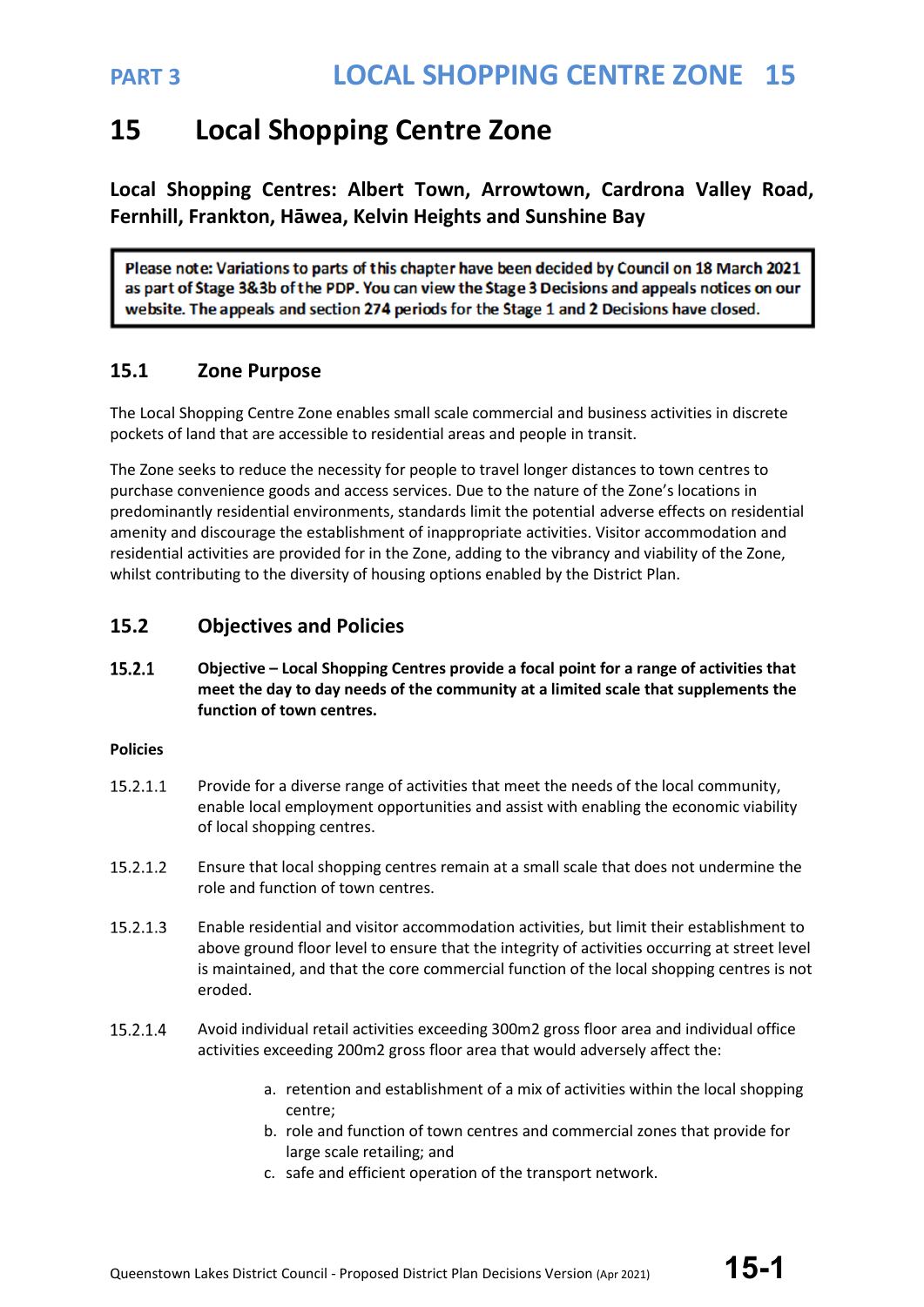- 15.2.1.5 Restrict identified retail activities to ensure that the role and function of town centres as the District's principal centres of retailing activity is not threatened.
- 15.2.1.6 Limit the total gross floor area of retail and office activities within the Local Shopping Centre Zone located on Cardrona Valley Road to ensure that the commercial function of Wānaka Town Centre and Three Parks is not adversely affected.

#### 15.2.2 **Objective – Buildings respond to the existing character, quality and amenity values of their neighbourhood setting.**

#### **Policies**

- 15.2.2.1 Control the height, scale, appearance and location of buildings in order to achieve a built form that complements the existing patterns of development and is consistent with established amenity values.
- 15.2.2.2 Ensure that development generally comprises a scale that is commensurate with the receiving built environment.
- 15.2.2.3 Provide for consideration of minor height infringements where they help achieve higher quality design outcomes and do not significantly adversely affect amenity values.
- 15.2.2.4 Place specific controls on the bulk and location of buildings on sites adjoining Residential-zoned properties to ensure that an appropriate standard of residential amenity is maintained.
- 15.2.2.5 Control the design and appearance of verandas so they integrate well with the buildings they are attached to complement the overall streetscape and do not interfere with kerbside movements of high-sided vehicles, while providing appropriate cover for pedestrians.
- 15.2.2.6 Ensure that outdoor storage areas are appropriately located and screened to limit any adverse visual effects and to be consistent with established amenity values.

#### $15.2.3$ **Objective – Adverse environmental effects received both within and beyond the zone are minimised.**

#### **Policies**

- 15.2.3.1 Provide appropriate noise limits to control adverse noise effects generated by activities occurring within the Local Shopping Centre Zone and received by nearby properties.
- 15.2.3.2 Require acoustic insulation for critical listening environments (including residential activities and visitor accommodation) to:
	- a. limit the impact of noise generated within the Zone on occupants; and,
	- b. where relevant, limit the potential for reverse sensitivity effects on Queenstown Airport from Activities Sensitive to Aircraft Noise within the Queenstown Airport Outer Control Boundary.
- 15.2.3.3 Ensure that the location and direction of lights does not cause significant glare to other properties, roads and public places, and promote lighting design that mitigates adverse effects on views of the night sky, and provide a safe and well-lit environment for pedestrians.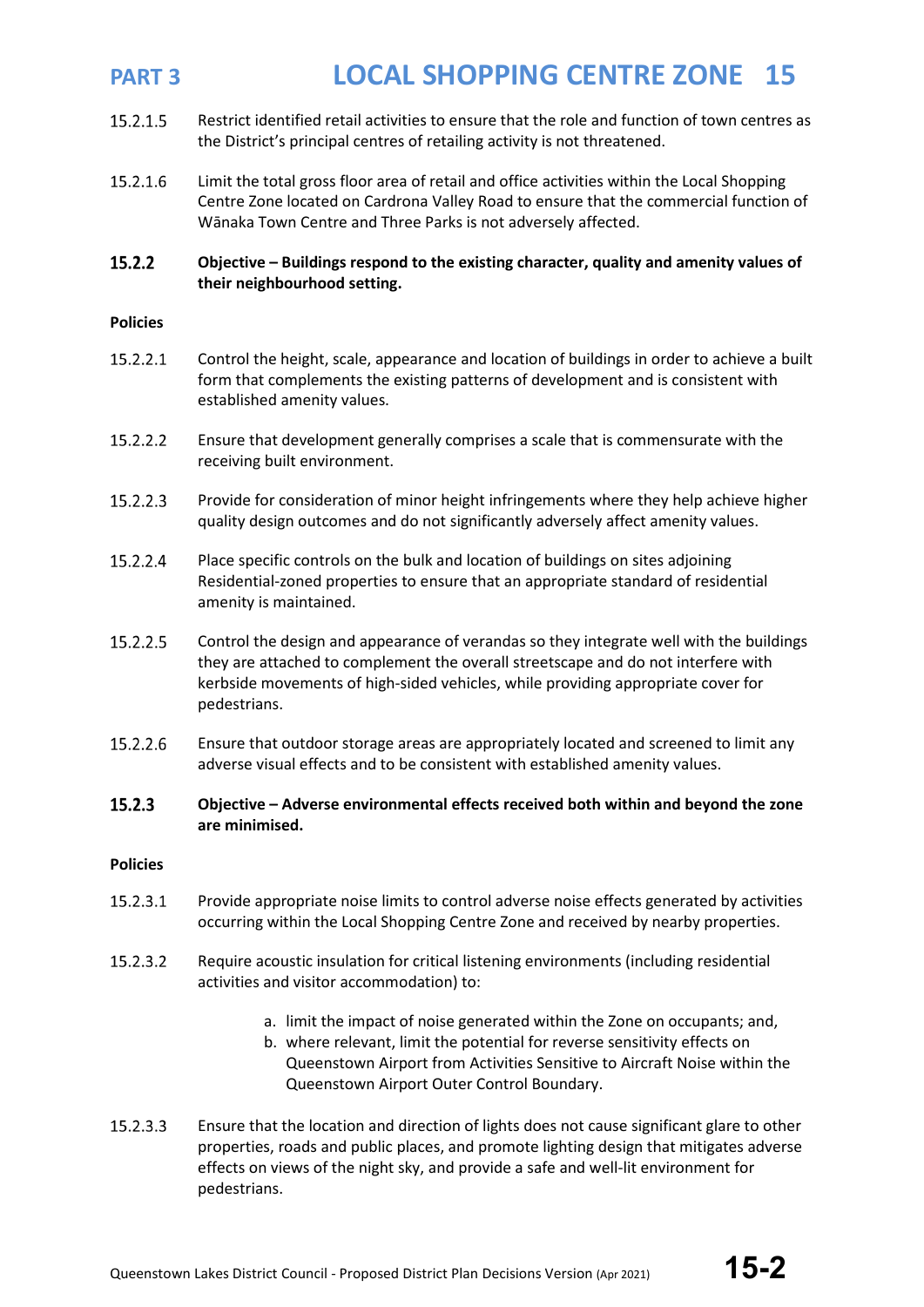- 15.2.3.4 Avoid the establishment of activities that are not consistent with established amenity values, cause inappropriate environmental effects, or are more appropriately located in other zones.
- 15.2.3.5 For development of the site(s) at 1 Hansen Road, between Hansen Road and the Frankton Cemetery (as shown on the District Plan web mapping application), in addition to other Zone-wide requirements:
	- a. ensure that development is undertaken in an integrated manner, having particular regard to ensuring the safe and efficient operation of the transport network;

| Introduction                      | $\mathcal{P}$<br>Definitions                                 | 3<br><b>Strategic Direction</b>        |
|-----------------------------------|--------------------------------------------------------------|----------------------------------------|
| <b>Urban Development</b><br>4     | 5<br>Tangata Whenua                                          | Landscapes and Rural<br>6<br>Character |
| Earthworks<br>25                  | 26 Historic Heritage                                         | Subdivision<br>27                      |
| <b>Natural Hazards</b><br>28      | Transport<br>29                                              | <b>Energy and Utilities</b><br>30      |
| Signs<br>31                       | <b>Protected Trees</b><br>32                                 | 33<br><b>Indigenous Vegetation</b>     |
| <b>Wilding Exotic Trees</b><br>34 | 35<br>Temporary Activities and<br><b>Relocated Buildings</b> | 36<br><b>Noise</b>                     |
| 37<br>Designations                | District Plan web<br>mapping application                     |                                        |

b. implement specific controls to limit effects on the historic values of the neighbouring cemetery.

### **15.3 Other Provisions and Rules**

#### 15.3.1 **District Wide**

Attention is drawn to the following District Wide chapters.

#### $15.3.2$ **Interpreting and Applying the Rules**

- 15.3.2.1 A permitted activity must comply with all the rules listed in the Activity and Standards tables.
- 15.3.2.2 Where an activity does not comply with a Standard listed in the Standards table, the activity status identified by the 'Non-Compliance Status' column shall apply.
- 15.3.2.3 Where an activity breaches more than one Standard, the most restrictive status shall apply to the Activity.
- 15.3.2.4 The status of any Plantation Forestry will be determined by the Resource Management (National Environmental Standards for Plantation Forestry) Regulations 2017.
- 15.3.2.5 The following abbreviations are used within this Chapter.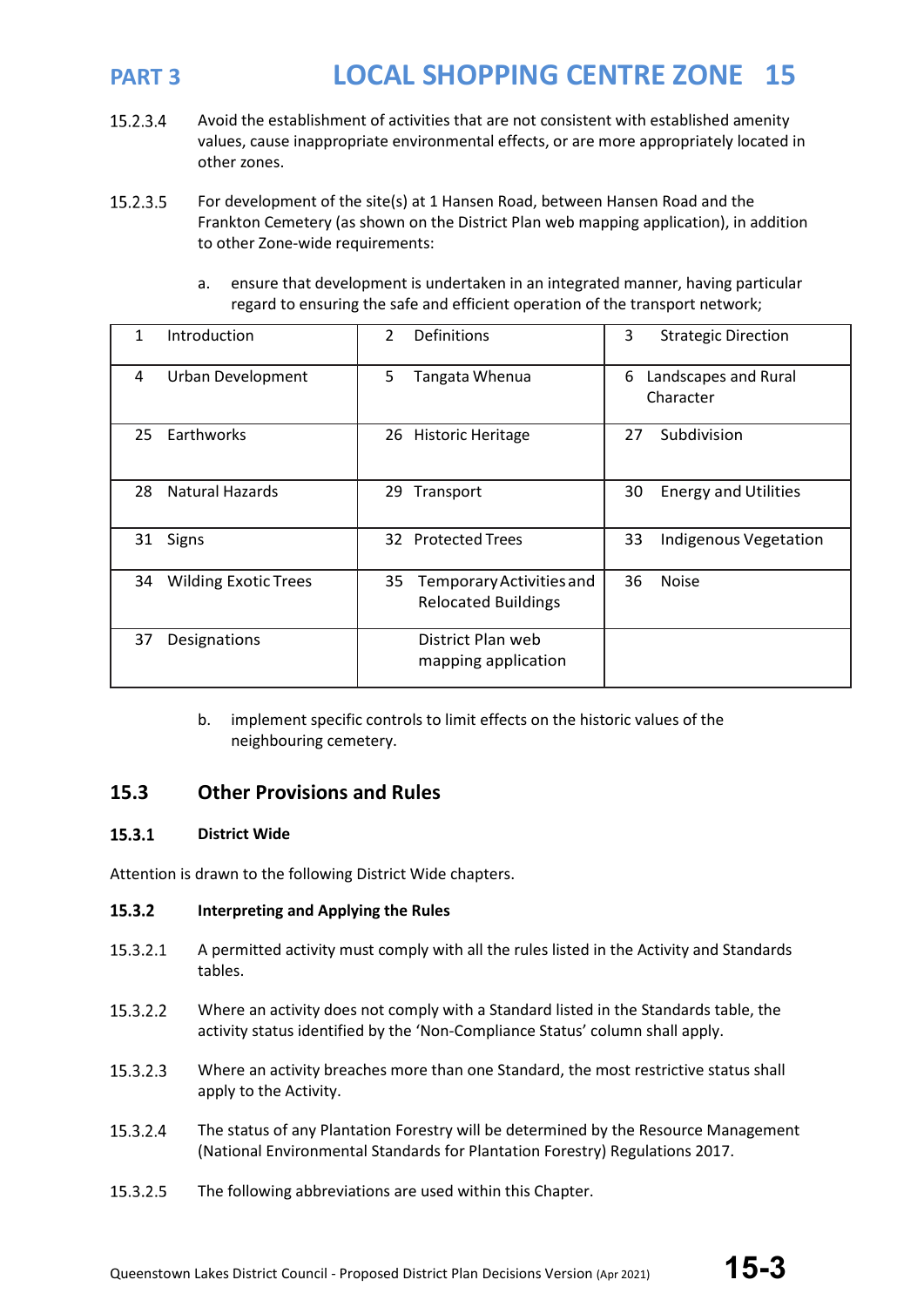

|           | Permitted                       |           | Controlled    |
|-----------|---------------------------------|-----------|---------------|
| <b>RD</b> | <b>Restricted Discretionary</b> |           | Discretionary |
| <b>NC</b> | Non Complying                   | <b>PR</b> | Prohibited    |

## **15.4 Rules - Activities**

|        | Activities located in the Local Shopping Centre Zone                                                                                                                                                                                            | <b>Activity</b><br>status |
|--------|-------------------------------------------------------------------------------------------------------------------------------------------------------------------------------------------------------------------------------------------------|---------------------------|
| 15.4.1 | Activities which are not listed in this table and comply with all standards                                                                                                                                                                     | P                         |
| 15.4.2 | Verandas                                                                                                                                                                                                                                        | $\mathsf{C}$              |
|        | Control is reserved to:<br>design;<br>a.<br>materials;<br>b.<br>external appearance;<br>$C_{\star}$<br>the impact on, and relationship to, adjoining verandas; and<br>d.                                                                        |                           |
| 15.4.3 | the enabling of unobstructed kerbside movements of high-sided vehicles<br>e.<br>15.4.3.1<br><b>Buildings</b>                                                                                                                                    | <b>RD</b>                 |
|        | Discretion is restricted to:                                                                                                                                                                                                                    |                           |
|        | external appearance, including materials glazing treatment vertical and<br>a.<br>horizontal emphasis and the location of storage:<br>signage platforms;<br>b.                                                                                   |                           |
|        | lighting;<br>c.                                                                                                                                                                                                                                 |                           |
|        | the impact of the building on the streetscape, compatibility with<br>d.                                                                                                                                                                         |                           |
|        | adjoining buildings and contribution to an integrated built form;<br>where residential units are proposed provision of private or communal<br>e.                                                                                                |                           |
|        | open space, or a combination thereof;<br>f.<br>where a site is subject to natural hazards and the proposal results in an<br>increase in gross floor area; and                                                                                   |                           |
|        | natural hazards where the proposal results in an increase in gross floor<br>g.<br>area:                                                                                                                                                         |                           |
|        | the nature and degree of risk the hazard(s) pose to people and<br>i.<br>property;                                                                                                                                                               |                           |
|        | whether the proposal will alter the risk to any site; and<br>ii.<br>whether such risk can be avoided or sufficiently reduced.<br>iii.                                                                                                           |                           |
|        | 15.4.3.2<br>Development of 1 Hansen Road only                                                                                                                                                                                                   |                           |
|        | The following additional requirements apply to the Local Shopping<br>Centre Zone located between Hansen Road and Frankton Cemetery<br>(as shown on the District Plan web mapping application):                                                  |                           |
|        | Applications for buildings shall be accompanied by a Spatial Layout Plan<br>a.<br>for the entire part of this site, which is zoned Local Shopping Centre,<br>showing:<br>the location, width and design of roads, laneways, footpaths and<br>İ. |                           |
|        | accessways, which shall include consideration of<br>pedestrian/cycling connectivity and safety as well as the potential                                                                                                                         |                           |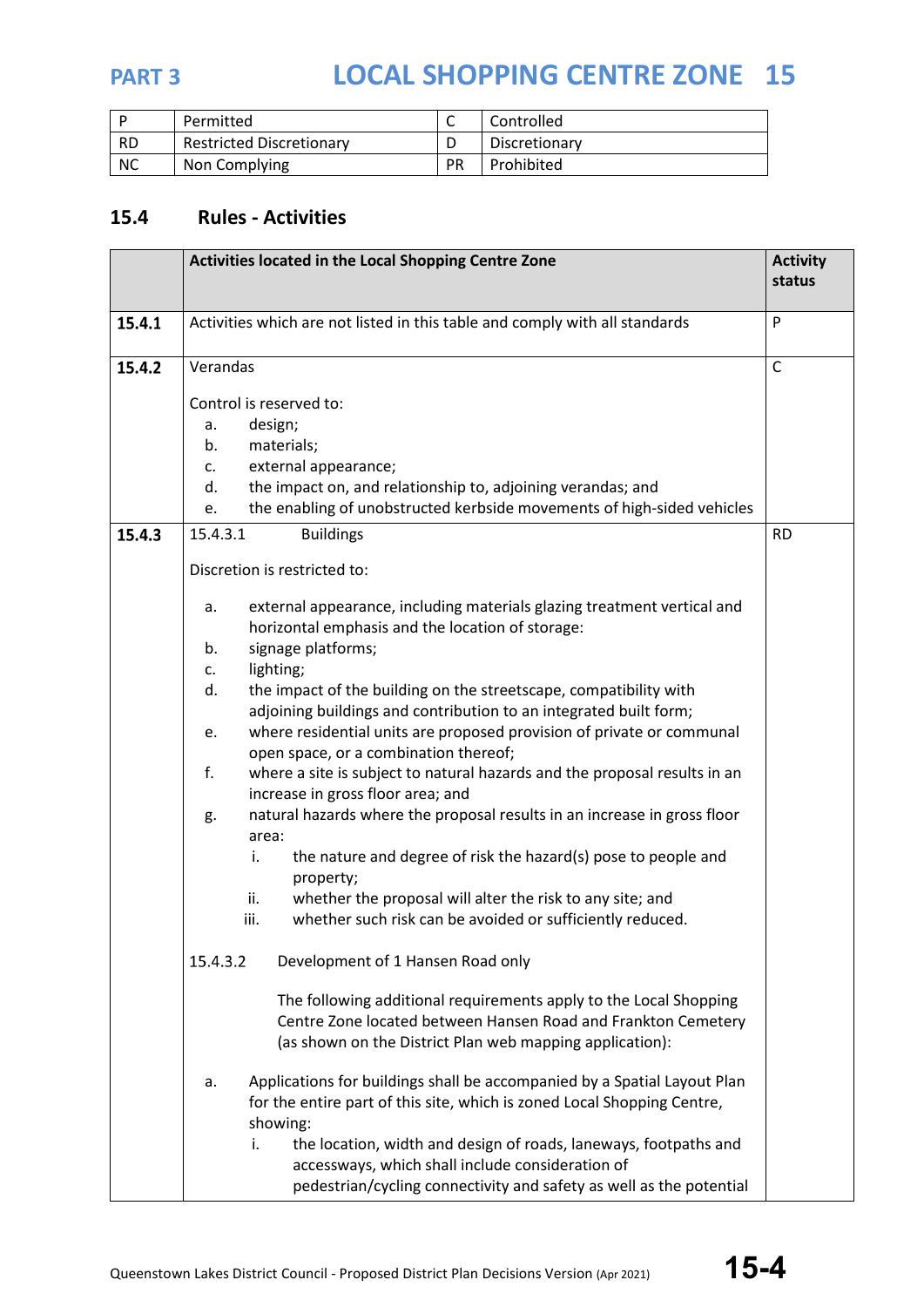|        | Activities located in the Local Shopping Centre Zone                     |                                                                                                                                                                         | <b>Activity</b> |
|--------|--------------------------------------------------------------------------|-------------------------------------------------------------------------------------------------------------------------------------------------------------------------|-----------------|
|        |                                                                          |                                                                                                                                                                         | status          |
|        |                                                                          |                                                                                                                                                                         |                 |
|        |                                                                          | for vehicular access to and from the Local Shopping Centre Zone<br>land to the west of the Frankton Cemetery;                                                           |                 |
|        |                                                                          | proposed building locations and parking areas;<br>ii.                                                                                                                   |                 |
|        |                                                                          | iii.<br>concept landscape design treatment;                                                                                                                             |                 |
|        |                                                                          | detailed landscaping plan addressing the interface between<br>iv.                                                                                                       |                 |
|        |                                                                          | development and the Frankton Cemetery for the purpose of                                                                                                                |                 |
|        |                                                                          | managing effects on the amenity and historic values in and around                                                                                                       |                 |
|        |                                                                          | the cemetery; and                                                                                                                                                       |                 |
|        |                                                                          | three waters infrastructure.<br>v.                                                                                                                                      |                 |
|        |                                                                          | Note: where relevant, applications may rely upon an approved Spatial Layout Plan<br>submitted as part of a prior application for this site. Discretion is restricted to |                 |
|        |                                                                          | consideration of the following in addition to the matters above:                                                                                                        |                 |
|        | historic heritage and the amenity values of the Frankton Cemetery;<br>a. |                                                                                                                                                                         |                 |
|        | the safe and efficient operation of the transport network;<br>b.         |                                                                                                                                                                         |                 |
|        | $C_{\bullet}$                                                            | pedestrian/cycling connectivity and safety;                                                                                                                             |                 |
|        | d.                                                                       | amenity values; and                                                                                                                                                     |                 |
|        | e.                                                                       | three waters infrastructure.                                                                                                                                            |                 |
| 15.4.4 |                                                                          | Visitor Accommodation Discretion is restricted to:                                                                                                                      | <b>RD</b>       |
|        | a.                                                                       | the location, provision, and screening of access and parking, traffic<br>generation, and Travel Demand Management;                                                      |                 |
|        | b.                                                                       | landscaping;                                                                                                                                                            |                 |
|        | c.                                                                       | the location, nature and scale of visitor accommodation and ancillary                                                                                                   |                 |
|        |                                                                          | activities relative to one another within the site and relative to                                                                                                      |                 |
|        |                                                                          | neighbouring uses;                                                                                                                                                      |                 |
|        | d.                                                                       | the location and screening of bus and car parking from public places; and                                                                                               |                 |
|        | e.                                                                       | where the site adjoins a residential zone:                                                                                                                              |                 |
|        |                                                                          | noise generation and methods of mitigation; and<br>i.                                                                                                                   |                 |
|        |                                                                          | ii.<br>hours of operation of ancillary activities.                                                                                                                      |                 |
|        |                                                                          |                                                                                                                                                                         |                 |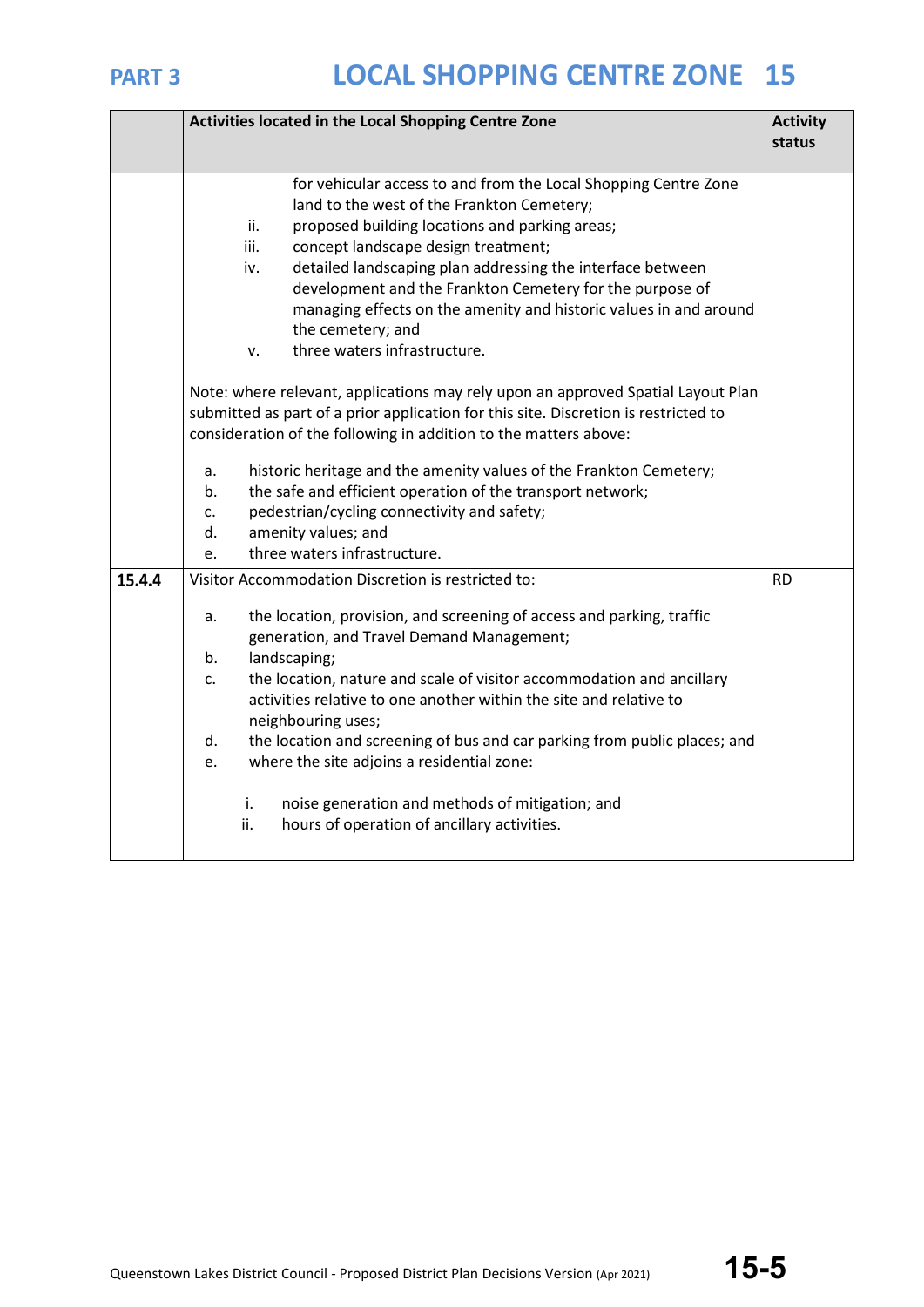|         | Activities located in the Local Shopping Centre Zone                                                                                                                                                                                                                                                                                                                                              | <b>Activity</b><br>status |
|---------|---------------------------------------------------------------------------------------------------------------------------------------------------------------------------------------------------------------------------------------------------------------------------------------------------------------------------------------------------------------------------------------------------|---------------------------|
| 15.4.5  | <b>Licensed Premises</b>                                                                                                                                                                                                                                                                                                                                                                          | <b>RD</b>                 |
|         | Premises licensed for the consumption of alcohol on the premises between the<br>hours of 11pm and 8am, provided that this rule shall not apply to the sale of<br>liquor:                                                                                                                                                                                                                          |                           |
|         | to any person who is residing (permanently or temporarily) on the<br>a.<br>premises; and/or<br>to any person who is present on the premises for the purpose of dining<br>b.<br>up until 12am.                                                                                                                                                                                                     |                           |
|         | Discretion is restricted to:<br>the scale of the activity;<br>a.<br>car parking and traffic generation;<br>b.<br>effects on amenity (including that of adjoining residential zones and<br>$\mathsf{C}$ .<br>public reserves);<br>the configuration of activities within the building and site (e.g. outdoor<br>d.<br>seating, entrances);<br>noise issues; and<br>e.<br>f.<br>hours of operation. |                           |
| 15.4.6  | Development of 16, 18, 18B and 20 McBride Street only<br>Activities Sensitive to Aircraft Noise, other than Residential Units, Residential<br>Flats, Residential Visitor Accommodation, Homestays or as provided for by Rule<br>15.4.4.                                                                                                                                                           | <b>NC</b>                 |
| 15.4.7  | Appliance Stores, Electronic and Electrical goods Stores, Fashion Stores, Furniture<br>and Floor Covering Stores                                                                                                                                                                                                                                                                                  | <b>NC</b>                 |
| 15.4.8  | Industrial Activities not otherwise provided for in this Table                                                                                                                                                                                                                                                                                                                                    | <b>NC</b>                 |
| 15.4.9  | <b>Factory Farming</b>                                                                                                                                                                                                                                                                                                                                                                            | <b>PR</b>                 |
| 15.4.10 | Forestry Activities, except for Plantation Forestry where the Resource<br>Management (Resource Management (National Environmental Standard for<br>Plantation Forestry) Regulation 2017) Regulation 2017 prevails.                                                                                                                                                                                 | <b>PR</b>                 |
| 15.4.11 | <b>Mining Activities</b>                                                                                                                                                                                                                                                                                                                                                                          | PR                        |
| 15.4.12 | Airport                                                                                                                                                                                                                                                                                                                                                                                           | PR                        |
| 15.4.13 | Panelbeating, spray painting, motor vehicle repair or dismantling, fibreglassing,<br>sheet metal work, bottle or scrap storage, motorbody building.                                                                                                                                                                                                                                               | <b>PR</b>                 |
| 15.4.14 | Fish or meat processing (excluding that which is ancillary to a retail premises such<br>as a butcher, fishmonger or supermarket).                                                                                                                                                                                                                                                                 | PR                        |
| 15.4.15 | Any activity requiring an Offensive Trade Licence under the Health Act 1956.                                                                                                                                                                                                                                                                                                                      | PR                        |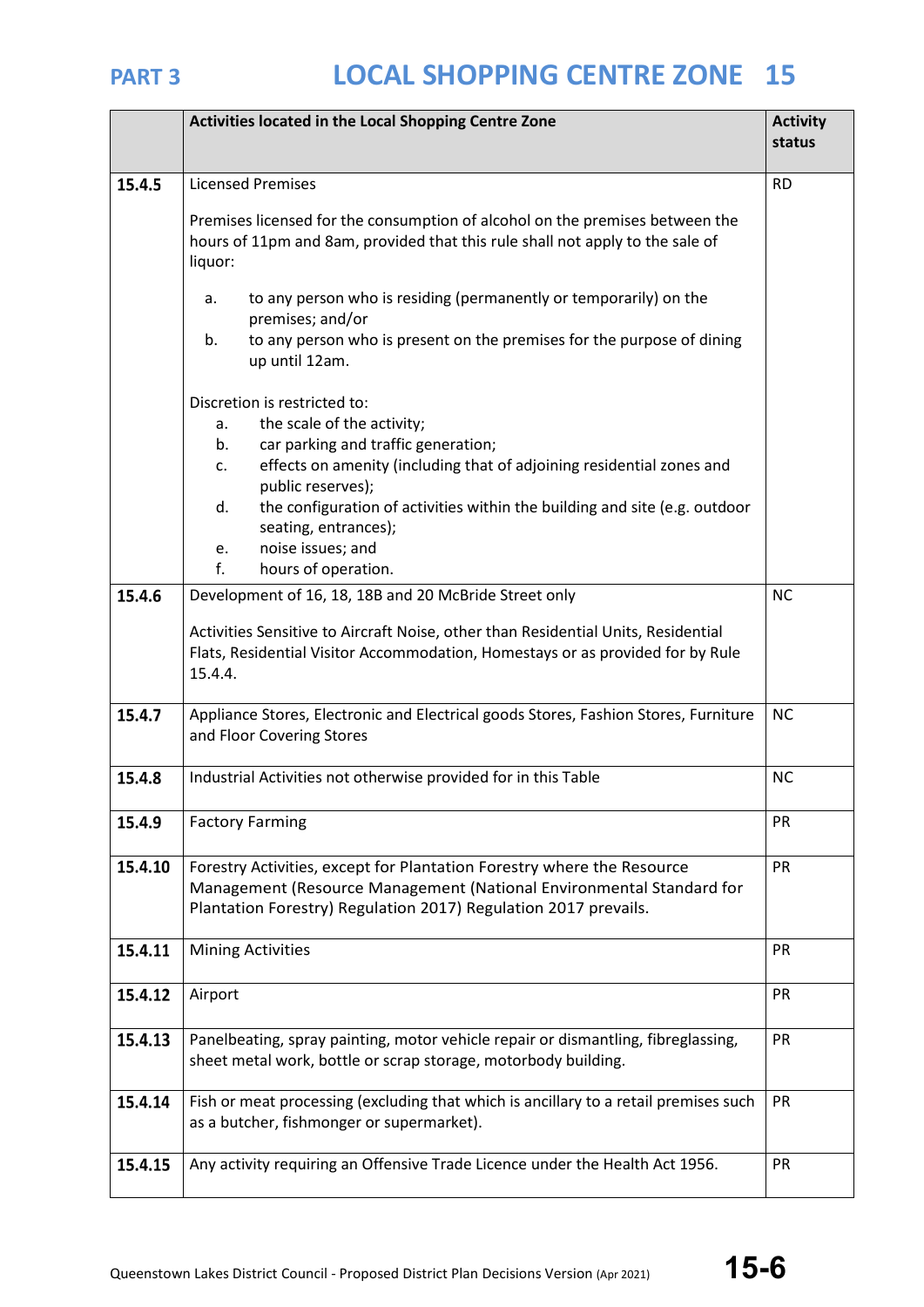|         | Activities located in the Local Shopping Centre Zone | <b>Activity</b><br>status |
|---------|------------------------------------------------------|---------------------------|
| 15.4.16 | Cemeteries and Crematoria                            | <b>PR</b>                 |

## **15.5 Rules - Standards**

|        | Standards for activities located in the Local Shopping<br><b>Centre Zone</b> |                                                                                                                                                                                                                                                             | <b>Non-compliance status</b>                                                                                                                                                                                                                                                                                                                                                      |
|--------|------------------------------------------------------------------------------|-------------------------------------------------------------------------------------------------------------------------------------------------------------------------------------------------------------------------------------------------------------|-----------------------------------------------------------------------------------------------------------------------------------------------------------------------------------------------------------------------------------------------------------------------------------------------------------------------------------------------------------------------------------|
| 15.5.1 | <b>Building Coverage</b>                                                     |                                                                                                                                                                                                                                                             | $RD*$                                                                                                                                                                                                                                                                                                                                                                             |
|        | 15.5.1.1                                                                     | Maximum building coverage - 75%                                                                                                                                                                                                                             | Discretion is restricted to:<br>a. the effects on the quality of<br>the overall streetscape; and<br>b. the ability to meet outdoor<br>storage requirements;                                                                                                                                                                                                                       |
|        | 15.5.1.2                                                                     | Except that in the Local Shopping Centre<br>Zone located between Hansen Road and<br>Frankton Cemetery the maximum<br>building coverage shall be 50%                                                                                                         | $RD*$<br>Discretion is restricted to:<br>a. the effects on the quality of<br>the overall streetscape; and<br>b. the ability to meet outdoor<br>storage requirements;<br>c. the traffic effects of additional<br>building coverage, including<br>the effects on the State<br>Highway, with particular<br>regard to the intersection<br>between Hansen Road and<br>State Highway 6. |
| 15.5.2 | space                                                                        | Setbacks and Sunlight Access - sites adjoining any<br>Residential zone, Settlement Zone or public open                                                                                                                                                      | <b>RD</b><br>Discretion is restricted to:                                                                                                                                                                                                                                                                                                                                         |
|        | a.<br>b.                                                                     | buildings shall not project beyond a<br>recession line constructed at an angle of 35 <sup>o</sup><br>inclined towards the site from points 3m<br>above any Residential Zone or Settlement<br>Zone boundary;<br>where the site adjoins any Residential zone, | a. the visual effects of the<br>height, scale, location and<br>appearance of the building, in<br>terms of<br>i. dominance;<br>ii. loss of privacy on adjoining                                                                                                                                                                                                                    |
|        |                                                                              | Settlement Zone or public open space the<br>setback shall be not less than 3m.                                                                                                                                                                              | properties; and<br>iii. any resultant shading effects.                                                                                                                                                                                                                                                                                                                            |
| 15.5.3 |                                                                              | Acoustic insulation (excluding development within the                                                                                                                                                                                                       | <b>RD</b>                                                                                                                                                                                                                                                                                                                                                                         |
|        |                                                                              | Outer Control Boundary (OCB) Queenstown)                                                                                                                                                                                                                    | Discretion is restricted to:                                                                                                                                                                                                                                                                                                                                                      |
|        | a.                                                                           | a mechanical ventilation system shall be<br>installed for all critical listening<br>environments in accordance with Table 5 in<br>Chapter 36;                                                                                                               | the noise levels that will be<br>a.<br>received within the critical<br>listening environments, with<br>consideration including the                                                                                                                                                                                                                                                |

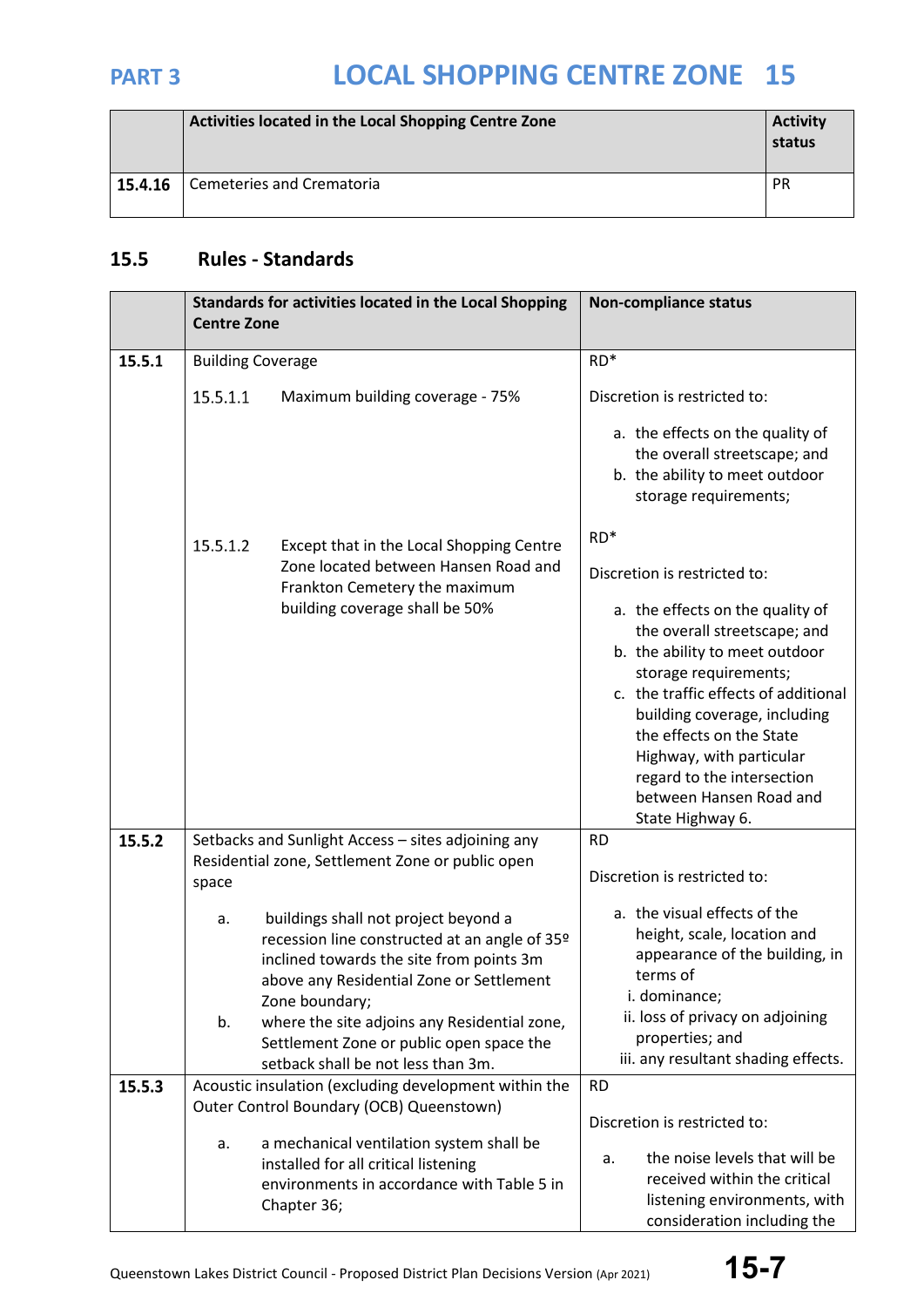

|        | <b>Centre Zone</b> | Standards for activities located in the Local Shopping                                                                                                                                                                                                                                                                                                | <b>Non-compliance status</b>                                                                                                                                                                                                                                                                              |
|--------|--------------------|-------------------------------------------------------------------------------------------------------------------------------------------------------------------------------------------------------------------------------------------------------------------------------------------------------------------------------------------------------|-----------------------------------------------------------------------------------------------------------------------------------------------------------------------------------------------------------------------------------------------------------------------------------------------------------|
|        | b.                 | all elements of the facade of any critical<br>listening environment shall have an airborne<br>sound insulation of at least 40 dB Rw+Ctr<br>determined in accordance with ISO 10140<br>and ISO 717-1.                                                                                                                                                  | nature and scale of the<br>residential or visitor<br>accommodation activity;<br>the extent of insulation<br>b.<br>proposed; and<br>whether covenants exist or<br>c.<br>are being volunteered which<br>limit noise emissions on<br>adjacent sites and/or<br>impose no complaints<br>covenants on the site. |
| 15.5.4 | Queenstown         | Acoustic insulation: development within the Outer<br>Control Boundary (OCB)                                                                                                                                                                                                                                                                           | <b>NC</b>                                                                                                                                                                                                                                                                                                 |
|        | а.<br>b.           | a mechanical ventilation system shall be<br>installed for all critical listening environments<br>in accordance with Rule 36.6.2 in Chapter 36.<br>all elements of the facade of any critical<br>listening environment shall have an airborne<br>sound insulation of at least 40 dB Rw+Ctr<br>determined in accordance with ISO 10140 and<br>ISO 717-1 |                                                                                                                                                                                                                                                                                                           |
| 15.5.5 |                    | Development of 1 Hansen Road                                                                                                                                                                                                                                                                                                                          | D                                                                                                                                                                                                                                                                                                         |
|        | application):      | The following additional standards shall apply to<br>development in the Local Shopping Centre Zone<br>located between Hansen Road and Frankton<br>Cemetery (as shown on the District Plan web mapping                                                                                                                                                 |                                                                                                                                                                                                                                                                                                           |
|        | a.<br>b.           | the total gross floor area dedicated to retail<br>uses shall not exceed 4000m2;<br>the total gross floor area dedicated to office                                                                                                                                                                                                                     |                                                                                                                                                                                                                                                                                                           |
|        | c.                 | uses shall not exceed 3000m2;<br>no retail or office activities (aside from those<br>ancillary to permitted uses) shall take place<br>until an upgrade of the intersection between<br>Hansen Road and State Highway 6 has                                                                                                                             |                                                                                                                                                                                                                                                                                                           |
|        | d.                 | occurred;<br>the total number of residential units (for the<br>purposes of this rule, this shall include<br>residential flats) shall not exceed 50 units;                                                                                                                                                                                             |                                                                                                                                                                                                                                                                                                           |
|        | e.                 | there shall be no vehicle access directly onto                                                                                                                                                                                                                                                                                                        |                                                                                                                                                                                                                                                                                                           |
|        | f.                 | the State Highway;<br>buildings shall be set back a minimum<br>distance of 6m from the boundary with the<br>State Highway; and                                                                                                                                                                                                                        |                                                                                                                                                                                                                                                                                                           |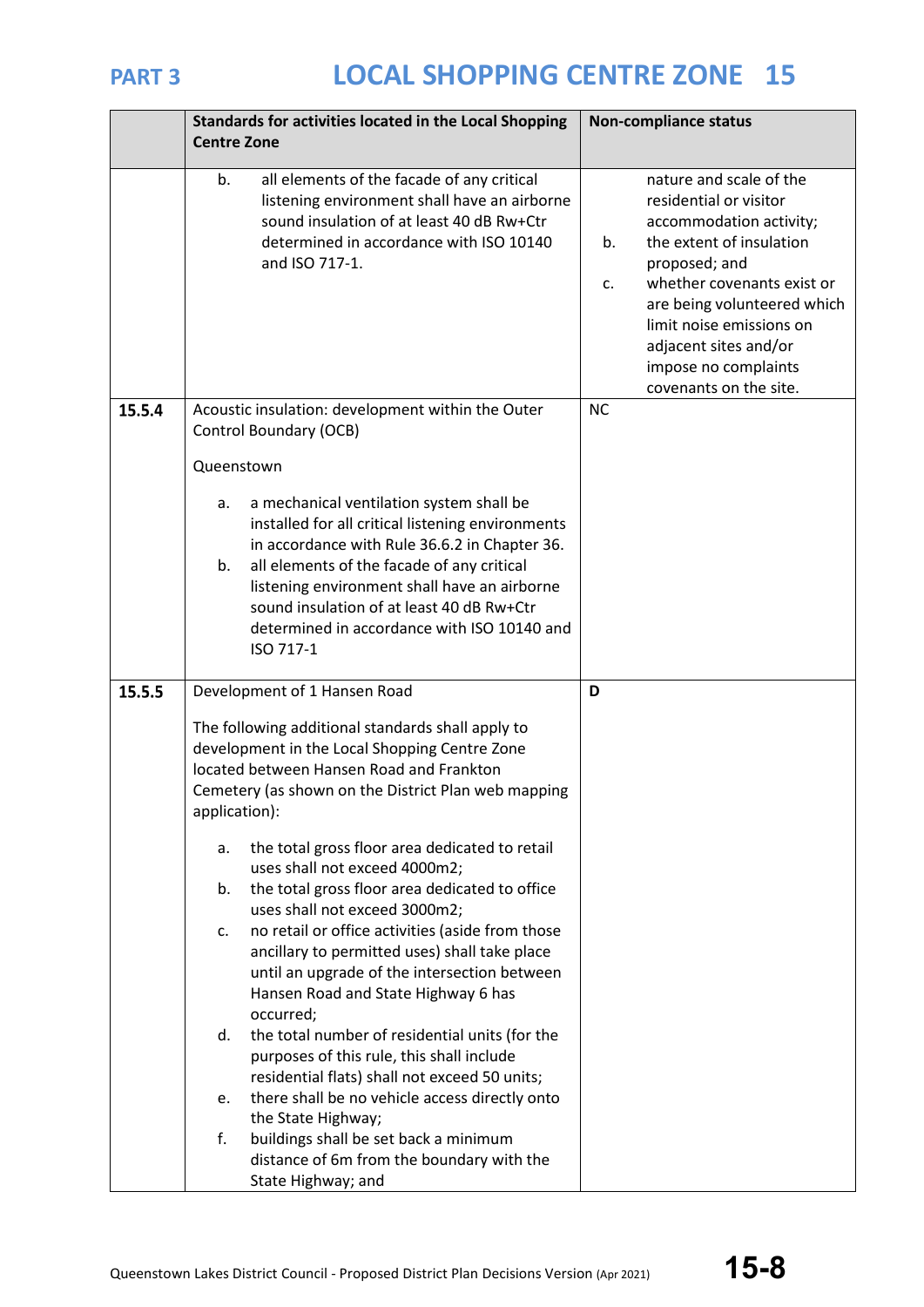|        | Standards for activities located in the Local Shopping<br><b>Centre Zone</b>                                                                                                                                                                                                                                                                                                                                                                                       | <b>Non-compliance status</b> |
|--------|--------------------------------------------------------------------------------------------------------------------------------------------------------------------------------------------------------------------------------------------------------------------------------------------------------------------------------------------------------------------------------------------------------------------------------------------------------------------|------------------------------|
|        | buildings shall be set back a minimum<br>g.<br>distance of 4m from the boundary with<br>Frankton Cemetery.                                                                                                                                                                                                                                                                                                                                                         |                              |
| 15.5.6 | <b>Residential and Visitor Accommodation Activities</b>                                                                                                                                                                                                                                                                                                                                                                                                            | <b>NC</b>                    |
|        | All residential and visitor accommodation activities<br>shall be restricted to first floor level or above                                                                                                                                                                                                                                                                                                                                                          |                              |
| 15.5.7 | <b>Building Height</b>                                                                                                                                                                                                                                                                                                                                                                                                                                             | <b>NC</b>                    |
|        | for the Local Shopping Centre Zone located at<br>а.<br>Albert Town, Arrowtown, Fernhill, Hāwea,<br>Sunshine Bay and Cardrona Valley Road the<br>maximum building height shall be 7m;                                                                                                                                                                                                                                                                               |                              |
|        | for all other areas in the Local Shopping<br>b.<br>Centre Zone the maximum building height<br>shall be 10m.                                                                                                                                                                                                                                                                                                                                                        |                              |
| 15.5.8 | <b>Noise</b>                                                                                                                                                                                                                                                                                                                                                                                                                                                       | <b>NC</b>                    |
|        | Sound* from activities shall not exceed the following<br>noise limits at any point within any other site in this<br>zone:                                                                                                                                                                                                                                                                                                                                          |                              |
|        | (0800 to 2200hrs) 60 dBLAeq(15 min)<br>a. Daytime<br>b. Night-time (2200 to 0800hrs) 50 dB LAeq (15 min)<br>c. Night-time (2200 to 0800hrs) 75 dB LAFmax                                                                                                                                                                                                                                                                                                           |                              |
|        | *measured in accordance with NZS 6801:2008 and<br>assessed in accordance with NZS 6802:2008                                                                                                                                                                                                                                                                                                                                                                        |                              |
|        | Exemptions:                                                                                                                                                                                                                                                                                                                                                                                                                                                        |                              |
|        | the noise limits shall not apply to<br>a.<br>construction sound which shall be assessed<br>in accordance and comply with NZS<br>6803:1999.;                                                                                                                                                                                                                                                                                                                        |                              |
|        | the noise limits shall not apply to sound<br>b.<br>associated with airports or windfarms.<br>Sound from these sources shall be assessed<br>in accordance and comply with the relevant<br>New Zealand Standard, either NZS<br>6805:1992, or NZS 6808:1998. For the<br>avoidance of doubt the reference to airports<br>in this clause does not include helipads<br>other than helipads located within any land<br>designated for Aerodrome Purposes in this<br>Plan; |                              |
|        | the noise limits shall not apply to sound<br>c.<br>from aircraft operations at Queenstown<br>Airport.                                                                                                                                                                                                                                                                                                                                                              |                              |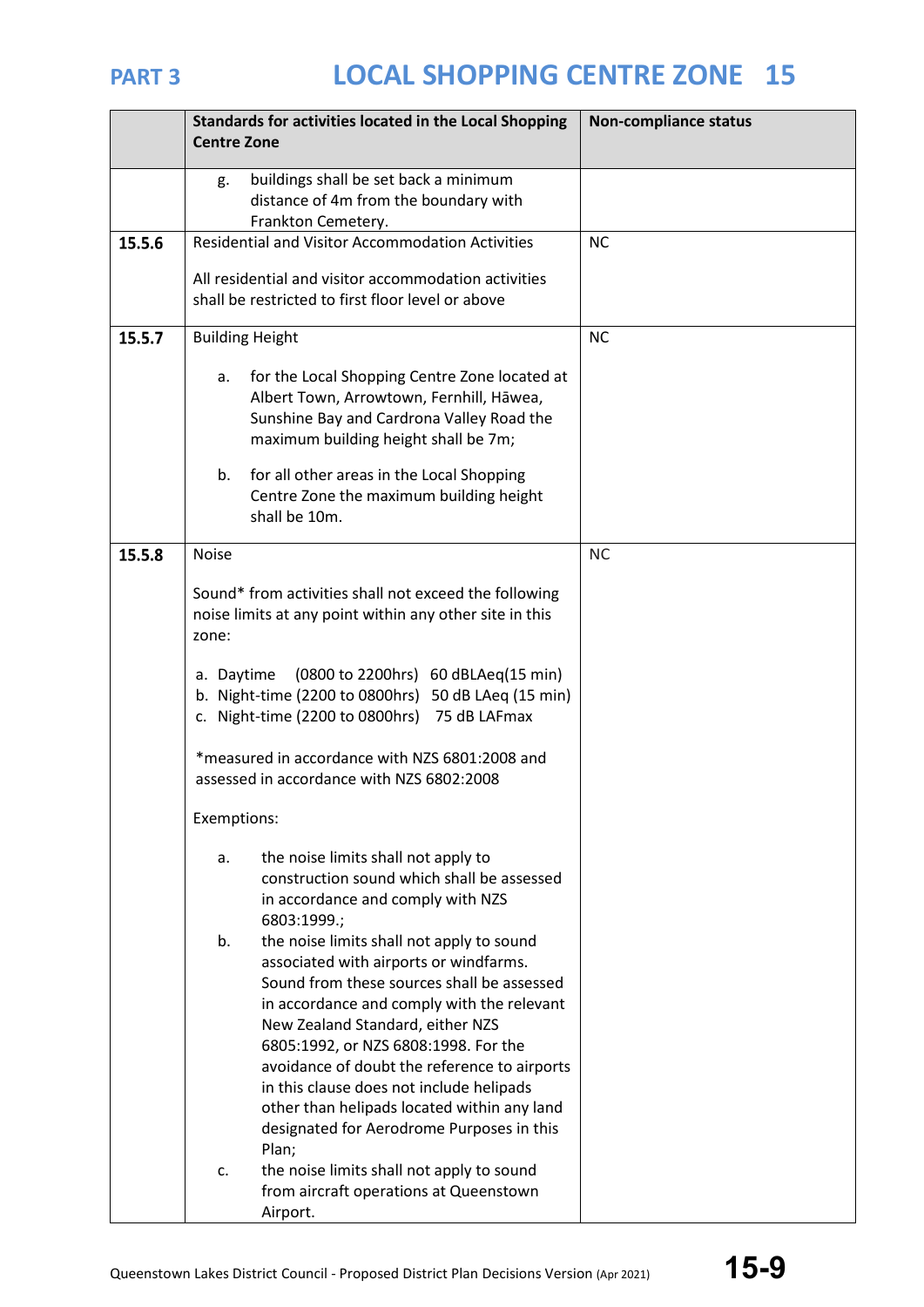|         | Standards for activities located in the Local Shopping<br><b>Centre Zone</b>                                                                                                                                                                                                                                                                                                                                                    | <b>Non-compliance status</b>                                                                                                                                                            |
|---------|---------------------------------------------------------------------------------------------------------------------------------------------------------------------------------------------------------------------------------------------------------------------------------------------------------------------------------------------------------------------------------------------------------------------------------|-----------------------------------------------------------------------------------------------------------------------------------------------------------------------------------------|
|         | Note: Sound from activities in this zone which is<br>received in another zone shall comply with the noise<br>limits set out in Chapter 36 for that zone.                                                                                                                                                                                                                                                                        |                                                                                                                                                                                         |
| 15.5.9  | <b>Lighting and Glare</b>                                                                                                                                                                                                                                                                                                                                                                                                       | <b>RD</b>                                                                                                                                                                               |
|         | 15.5.9.1<br>All exterior lighting, other than footpath<br>or pedestrian link amenity lighting,<br>installed on sites or buildings within the<br>zone shall be directed away from<br>adjacent sites, roads and public places,<br>and so as to limit the effects on the<br>amenity of adjoining sites, the safety of<br>the transport network and the effects on<br>the night sky.                                                | Discretion is restricted to the<br>effects of lighting and glare on:<br>a. amenity values of adjoining<br>sites;<br>b. the safety of the Transport<br>Network; and<br>c. the night sky. |
|         | 15.5.9.2<br>No activity shall result in a greater than<br>10 lux spill (horizontal or vertical) of light<br>onto any adjoining property within the<br>Zone, measured at any point inside the<br>boundary of any adjoining property.                                                                                                                                                                                             |                                                                                                                                                                                         |
|         | 15.5.9.3<br>No activity shall result in a greater than 3<br>lux spill (horizontal or vertical) of light<br>onto any adjoining property which is<br>zoned residential measured at any point<br>more than 2m inside the boundary of the<br>adjoining property.                                                                                                                                                                    |                                                                                                                                                                                         |
| 15.5.10 | <b>Retail and Office activities</b>                                                                                                                                                                                                                                                                                                                                                                                             | <b>NC</b>                                                                                                                                                                               |
|         | individual Retail activities shall not exceed<br>a.<br>$300m2$ gross floor area;<br>individual Office activities shall not exceed<br>b.<br>$200m2$ gross floor area; and<br>In the Local Shopping Centre Zone at<br>c.<br>Cardrona Valley Road, in addition to Rule<br>15.5.10.a two individual retail activities may<br>exceed 300m <sup>2</sup> gross floor area, but shall not<br>exceed 400m <sup>2</sup> gross floor area. |                                                                                                                                                                                         |
|         | Note: All associated office, storage, staffroom and<br>bathroom facilities used by the activity shall be<br>included in the calculation of the gross floor area.                                                                                                                                                                                                                                                                |                                                                                                                                                                                         |
| 15.5.11 | Retail and Office Activities in the Local Shopping<br>Centre Zone located at Cardrona Valley Road, Wānaka                                                                                                                                                                                                                                                                                                                       | D                                                                                                                                                                                       |
|         | The total combined area of retail and office activities<br>shall occupy no more than 3,000m <sup>2</sup> gross floor area.                                                                                                                                                                                                                                                                                                      |                                                                                                                                                                                         |